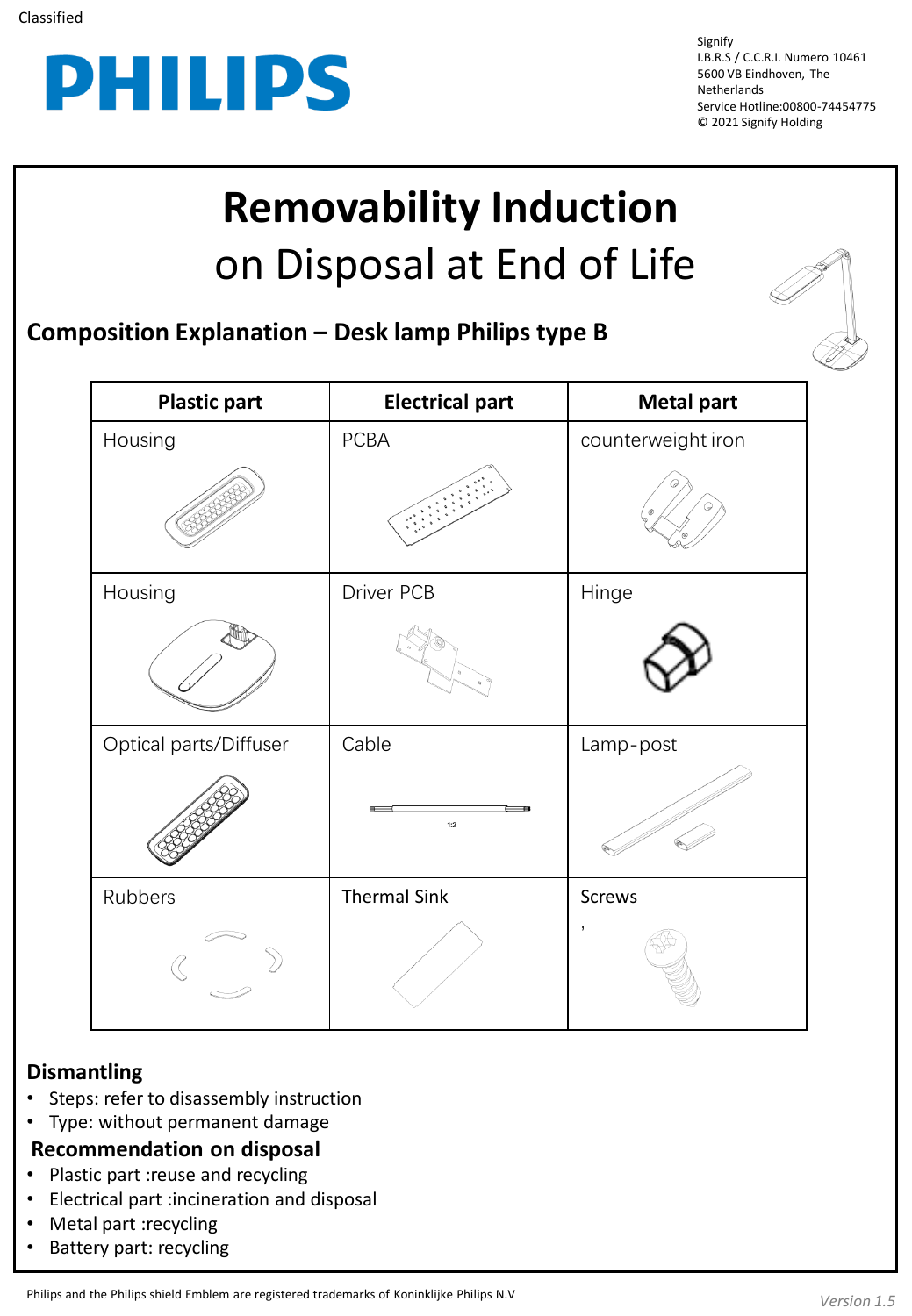

Signify I.B.R.S / C.C.R.I. Numero 10461 5600 VB Eindhoven, The Netherlands Service Hotline:00800-74454775 © 2021 Signify Holding

## **Removability Induction**  on Disposal at End of Life •Composition Explanation –Desk lamp Type B  $1 \quad 2$ Robbers **Robbers Housing**  $3 \t 4$ counterweight iron Driver PCB Housing T  $5<sub>1</sub>$  6 Housing HingeHousing